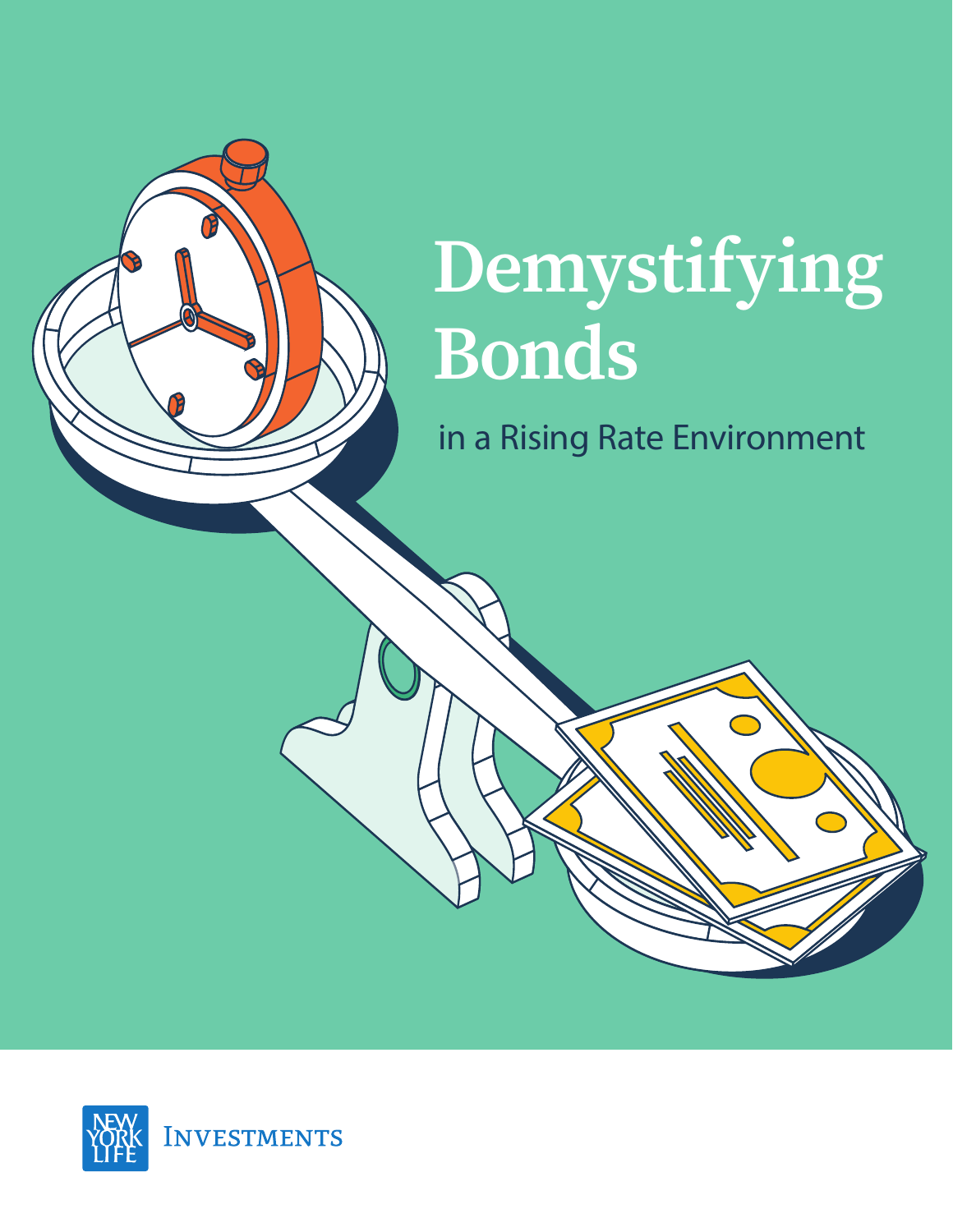With multiple interest rate hikes on the horizon, some bond investors may be feeling concerned.







Source: Board of Governors of the Federal Reserve System (Apr 2022)

### Rising interest rates directly affect bonds. When interest rates rise, **bond yields typically rise.** Often, this causes bond prices to fall. Why?

As investors seek out bonds that provide higher yields (income), the demand for lower-yielding bonds declines. Consequently, the price of these bonds typically fall.





The good news is that the current environment may in fact benefit investors. Below, we debunk three common myths to explain why.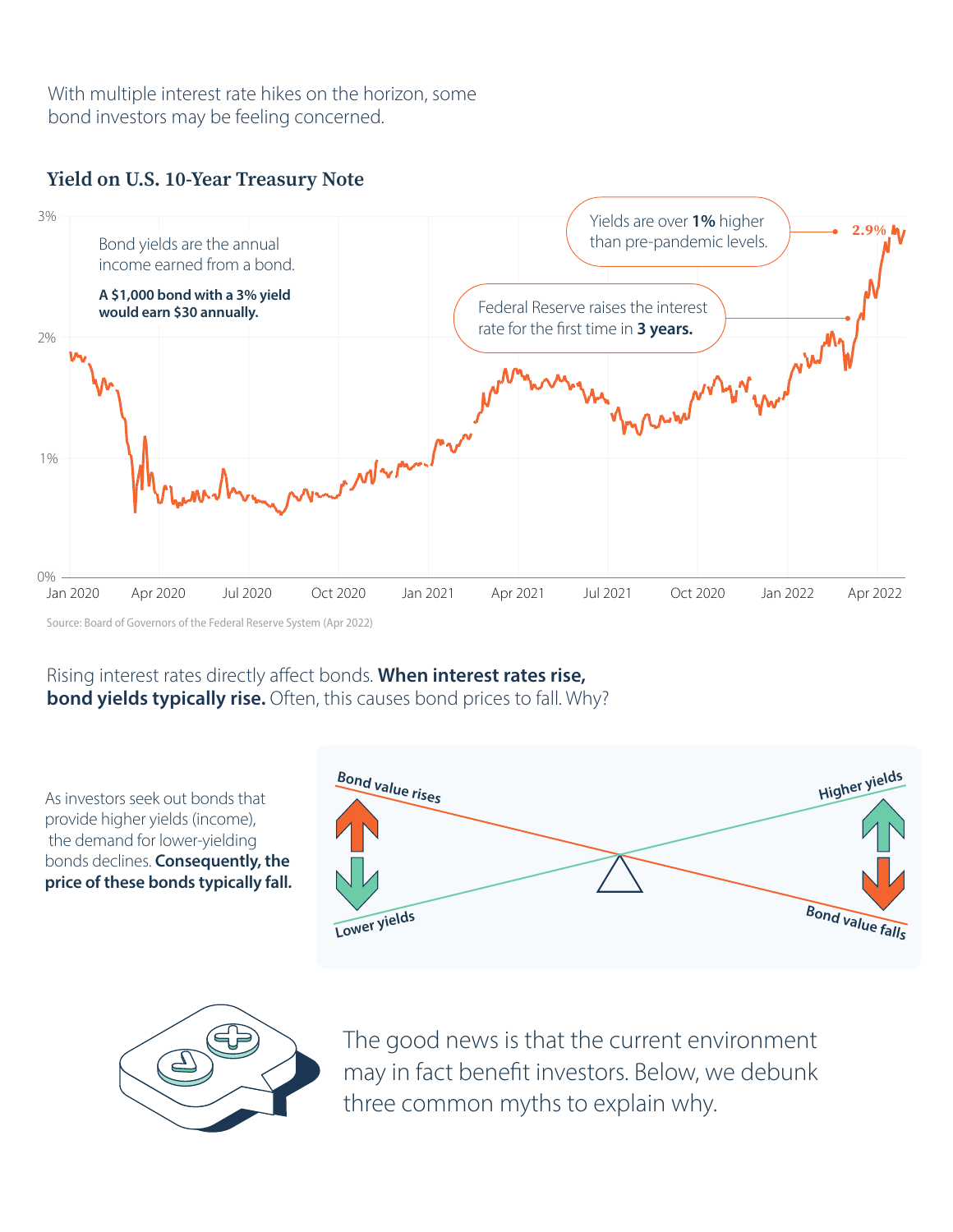### "Never hold bonds during a rising rate environment" Answer: False

**Myth** 

Despite multiple rising rate periods, bonds have shown positive performance in the last 38 out of 42 years.



## **Bloomberg U.S. Aggregate Bond Index**



Past performance is no quarantee of future results. An investment cannot be made directly into an index. Index definitions can be found at the end of this piece. Source: Factset (Feb 2022)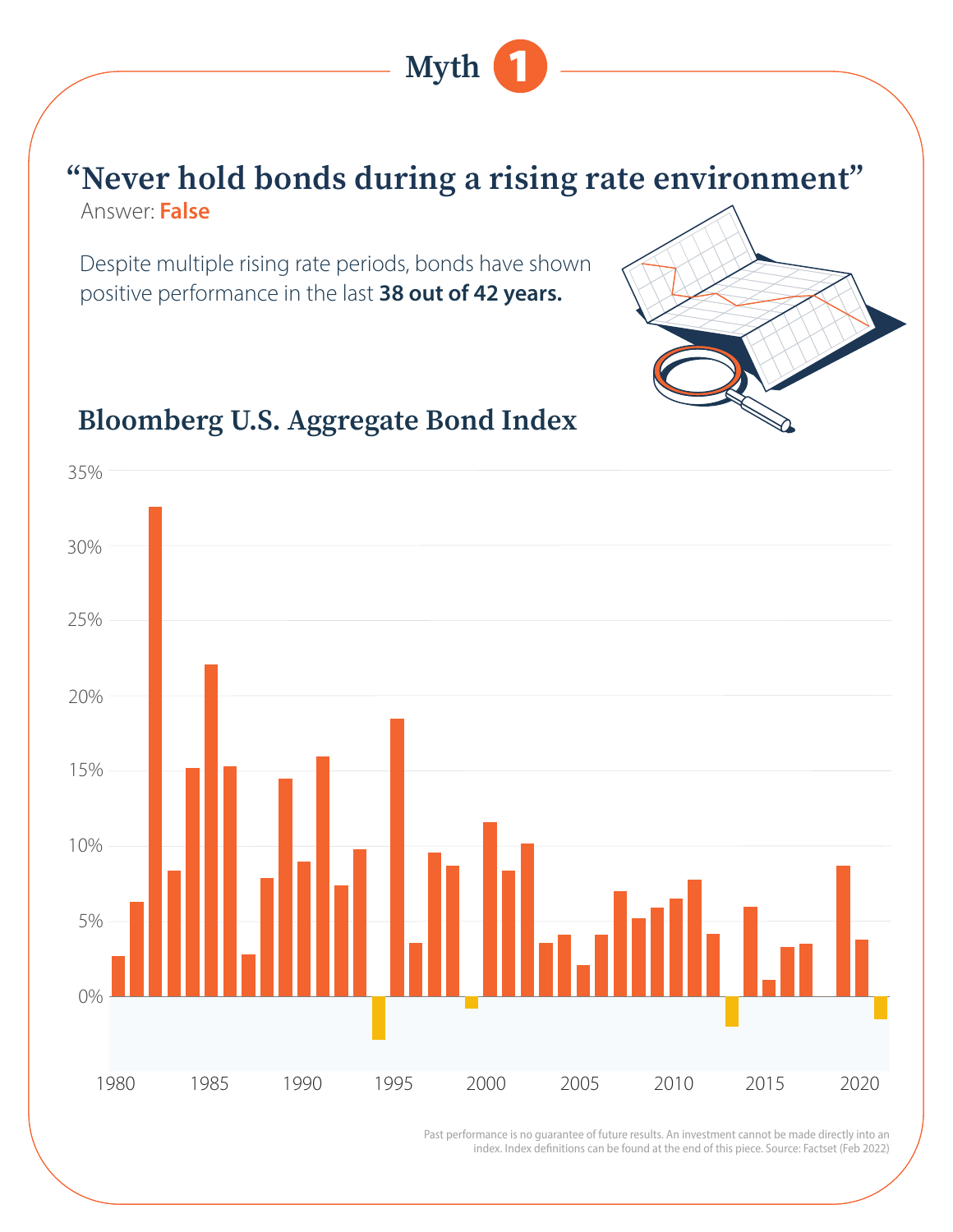

## Let's take a look at the two most recent rising rate periods:

### **Annualized Bond Returns**



Source: Morningstar (Feb 2022) Time periods measured from the first Federal Reserve rate hike until one month after the last rate hike, which, on average, is when the effective federal funds rate tends to stabilize. Bank Loans are represented by the Credit Suisse Leveraged Loan Index. Short-Term Bonds are represented by the Bloomberg U.S. Treasury Short Index. Long-Term Bonds are represented by the Bloomberg U.S. Treasury Long Index. High-Yield Bonds are represented by the Bloomberg U.S. Corporate High Yield Index. Municipal Bonds are represented by the Bloomberg Municipal Bond Index. Past performance is no guarantee of future results. An investment cannot be made directly into an index. Index definitions can be found at the end of this piece.

As shown above, bonds proved resilient during periods of rising interest rates.

### Not only that, when equities decline, bonds have often cushioned losses, as seen in the Great Financial Crisis and the COVID-19 market crash.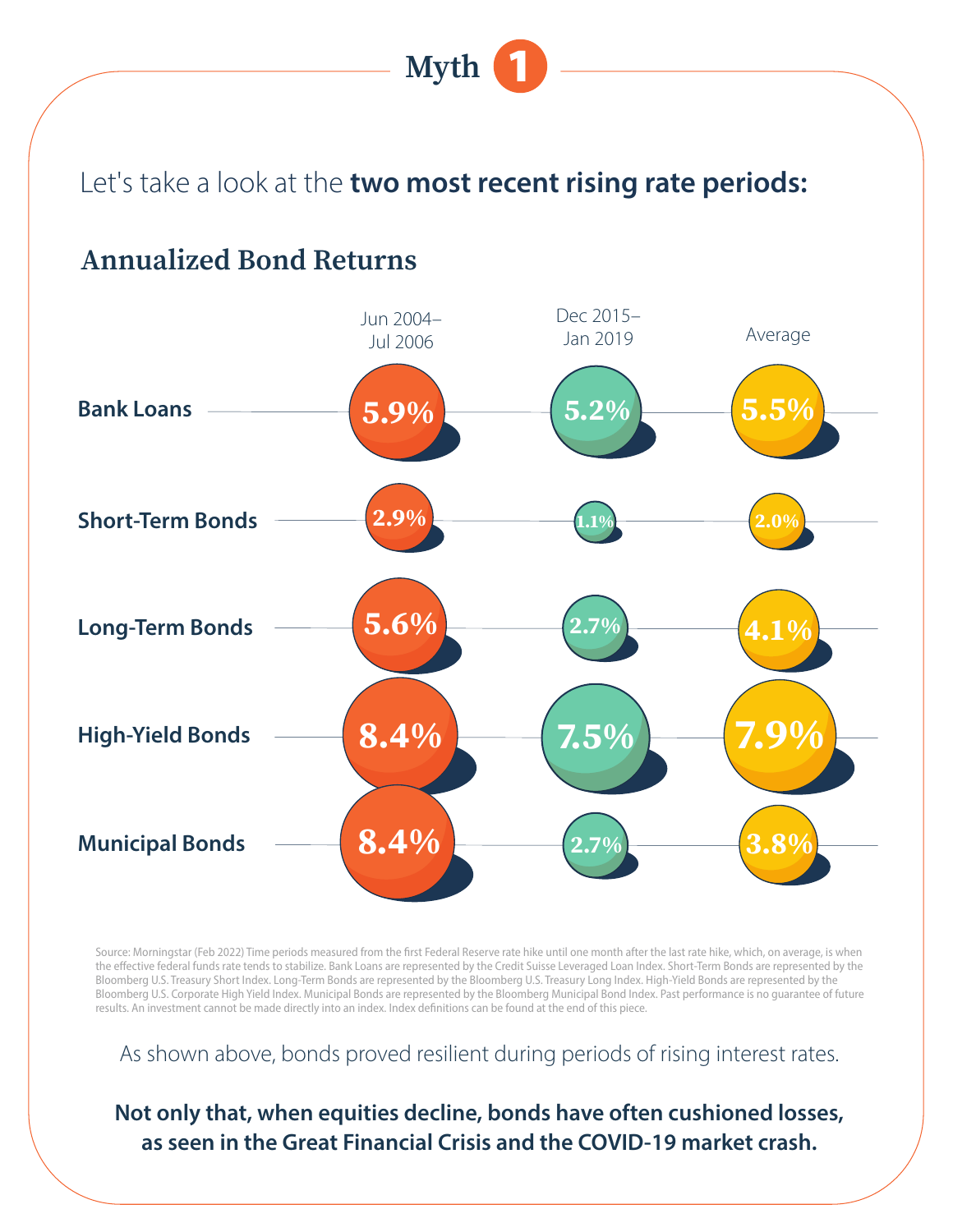

# "This is the worst time to invest in bonds"

Answer: False

Rather than doom and gloom, the current environment could present a buying opportunity.



Consider how municipal bonds have performed after historically low periods.

|                                                                      | Peak Date    | <b>Trough Date</b> | Drawdown (%) | Return (%)<br>(12 months following trough) |
|----------------------------------------------------------------------|--------------|--------------------|--------------|--------------------------------------------|
| Fed Rate Rise ('04 -'06)                                             | Mar 17, 2004 | May 13, 2004       | $-5.29$      | $+8.65$                                    |
| <b>Subprime Mortgage Collapse/</b><br><b>Global Financial Crisis</b> | Jan 23, 2008 | Oct 16, 2008       | $-11.22$     | $+19.85$                                   |
| <b>Meredith Whitney</b><br>'60 Minutes' Interview                    | Oct 12, 2010 | Jan 17, 2011       | $-6.46$      | $+15.20$                                   |
| <b>Taper Tantrum</b>                                                 | May 2, 2013  | Sep 5, 2013        | $-6.77$      | $+10.22$                                   |
| <b>Trump Election Victory</b>                                        | Jul 6, 2016  | Dec 1, 2016        | $-5.71$      | $+5.95$                                    |
| COVID-19                                                             | Mar 9, 2020  | Mar 23, 2020       | $-10.94$     | $+13.18$                                   |
| Fed Rate Rise ('22)                                                  | Aug 4, 2021  | Apr 30, 2022       | $-9.22$      |                                            |

Municipal bonds represented by Bloomberg Municipal Bond Index. Data is for time period 1/1/1994 to 4/30/2022. A drawdown is defined as the decline from a high peak to a pullback low of a specific investment. Past performance is no guarantee of future results. It is not possible to invest directly in an index. Index definitions can be found at the end of this piece. Source: Morningstar (Apr 2022)

In the 12 months following each trough date, muni bonds rebounded notably.

Munis also could potentially benefit from other key factors: -







\$350B federal stimulus to state and local budgets

In short, a "buy low" opportunity may be present not only in munis, but other areas of the bond market.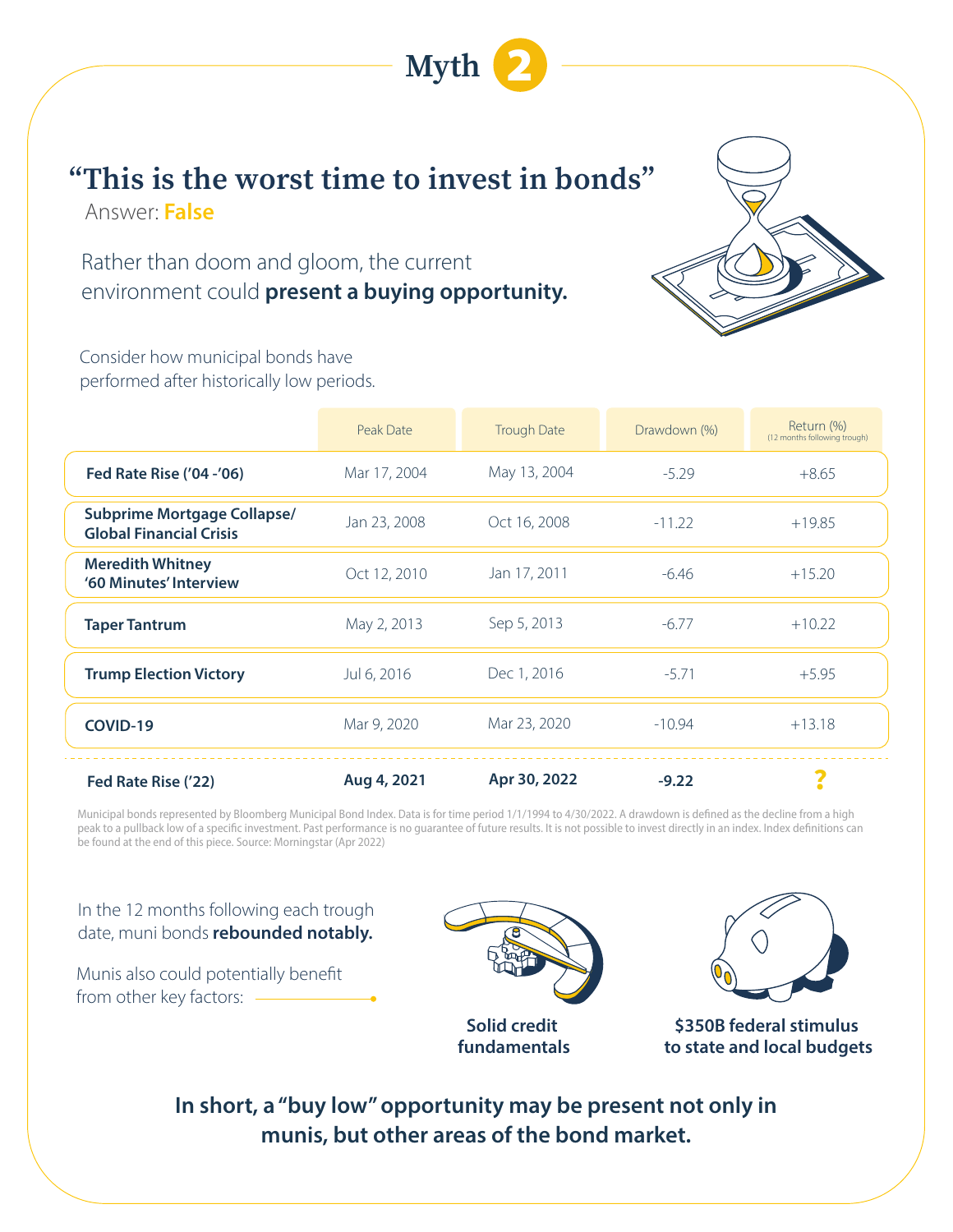



Here's how investors can capitalize on rising rates as bonds mature:

# "The long-term view looks dismal"

Answer: False

When taking a long-term perspective, investors could potentially generate more income from their bond holdings in a rising rate environment than they would have otherwise.

#### **Assumptions:**

Every year, a maturing bond is replaced with a new 5-year bond

The yield is 20 basis points (bps) higher on each new bond

#### **Annualized Bond Returns**

- Scenario 1: Yields remain unchanged
- ◯ Scenario 2: Yields fall 100 bps across the curve during Year 1
- ◯ Scenario 3: Yields rise 100 bps across the curve during Year 1





Source: RBC Global Asset Management (2020). This example is hypothetical in nature, does not reflect actual investment results, and is not a guarantee of future results. This is for illustrative purposes only and not indicative of any investment. There are certain limitations inherent in hypothetical portfolios and hypothetical results, particularly that they are based on assumptions and do not reflect trading in actual client accounts and do not reflect the impact that material economic and market factors may have had on an actual account.

### By taking advantage of interest rate shifts, active management and a long-term strategy can potentially benefit investors today.



Active approaches to fixed income have generally outperformed passive strategies by diversifying across the maturity spectrum and proactively balancing risk and return.

Source: J.P. Morgan (Jun 2019)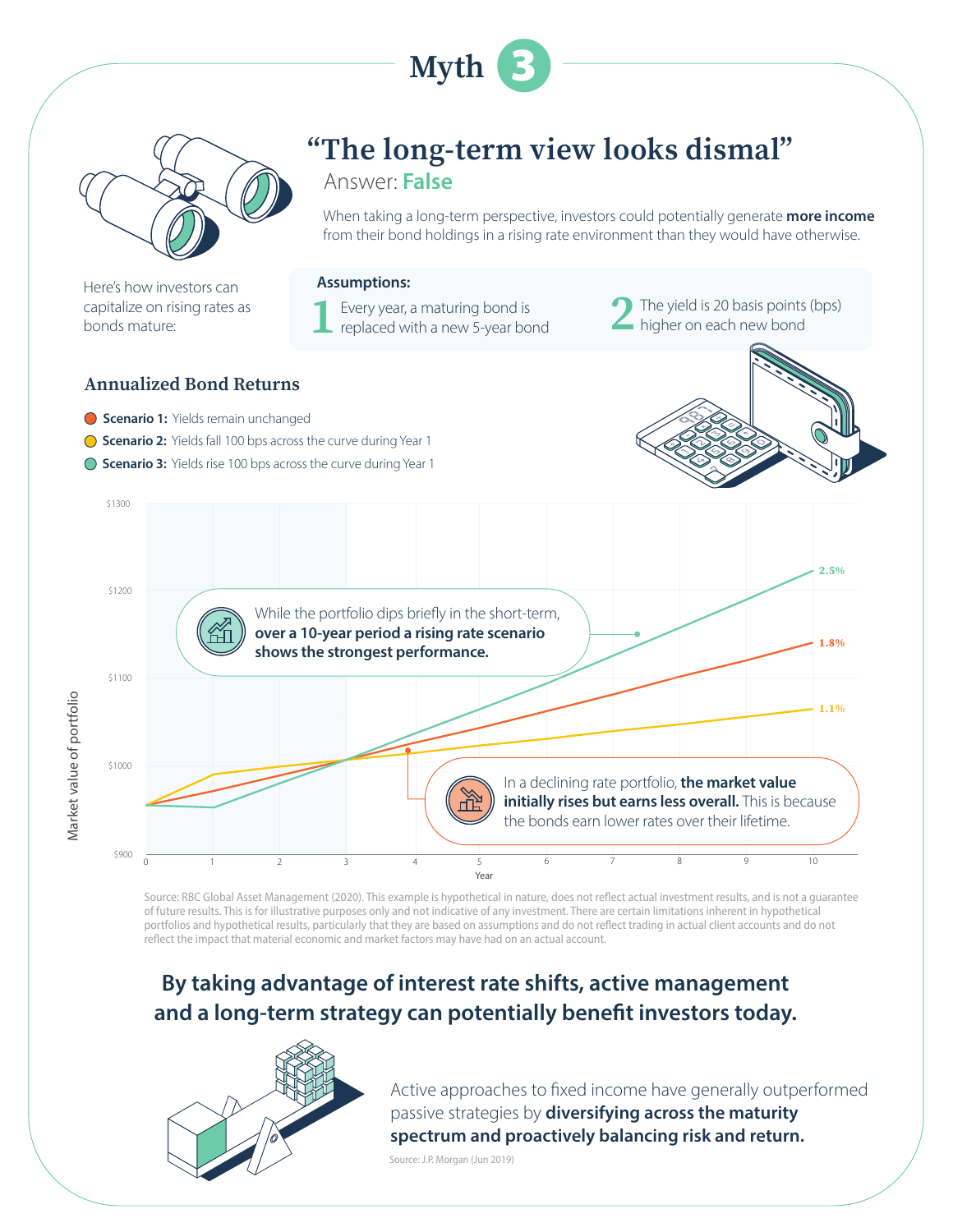# **The Case for Bonds**

With inflation and bond yields on the rise, purchasing newly-issued bonds at higher rates can help offset this impact.



U.S. 10-Year **Treasury Yield** 

Source: Bureau of Labor Statistics (Apr 2022), Board of Governors of the Federal Reserve System (Apr 2022)







 $\overline{O}$ 

 $\circ$ 

 $\circ$ 

 $\overline{O}$ 

While bonds may not seem like the obvious choice for investors amid rising rates, history shows us that they may be worth a closer look.